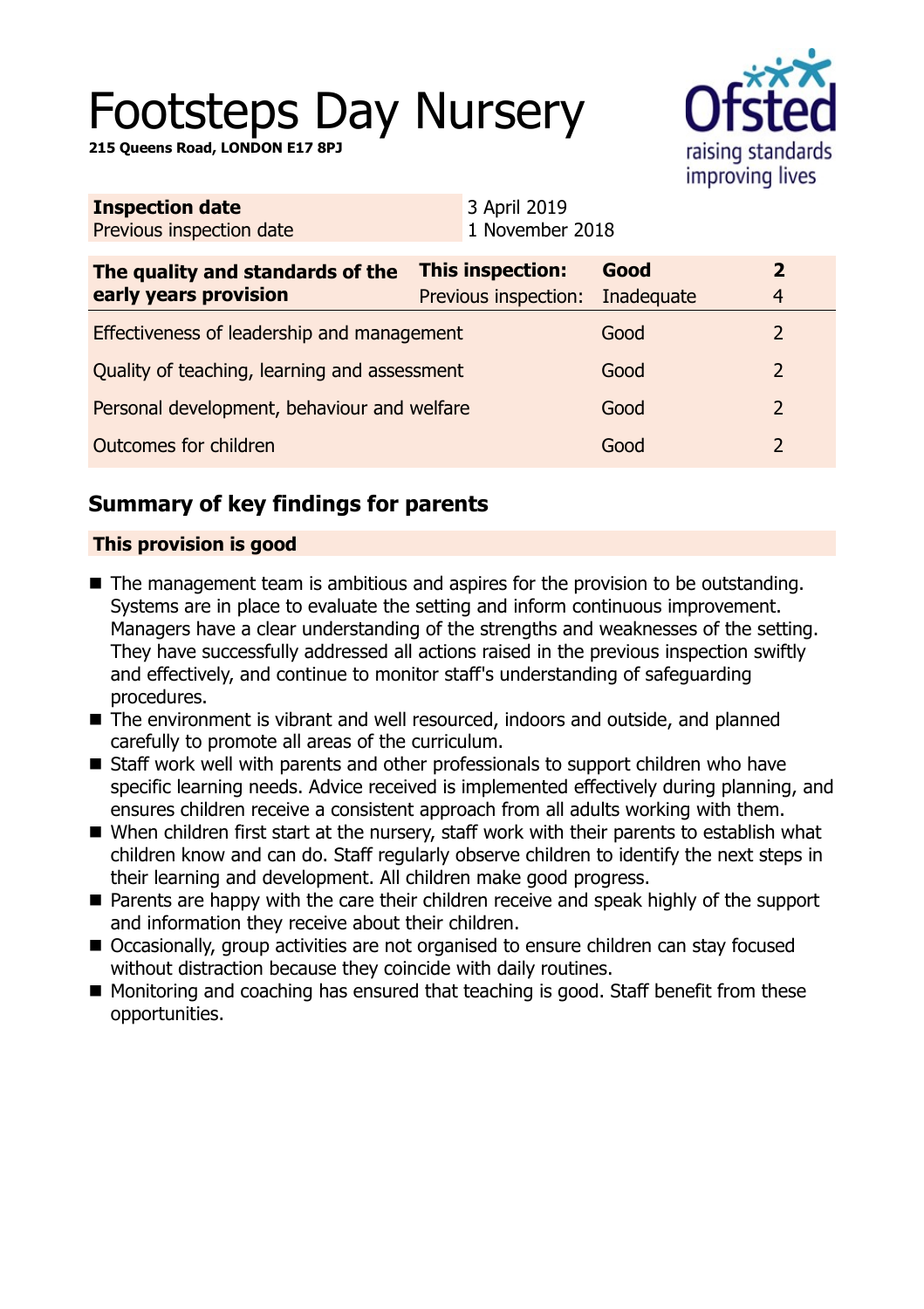## **What the setting needs to do to improve further**

## **To further improve the quality of the early years provision the provider should:**

- $\blacksquare$  take daily routines into account when planning group activities so to ensure that children are not called away or distracted from an activity
- $\blacksquare$  continue to monitor and coach staff to build even further on their teaching skills.

### **Inspection activities**

- $\blacksquare$  The inspector observed children as they played and took part in daily routines.
- $\blacksquare$  The inspector spoke with children, staff and the managers at appropriate times during the inspection.
- The inspector looked at children's profiles, planning documentation, evidence of the suitability of staff working in the provision, and a wide range of other documents, including policies and procedures.
- $\blacksquare$  The inspector took account of the views of parents spoken to on the day of the inspection.
- $\blacksquare$  The inspector carried out a joint observation with the manager.

## **Inspector**

Claire Nunn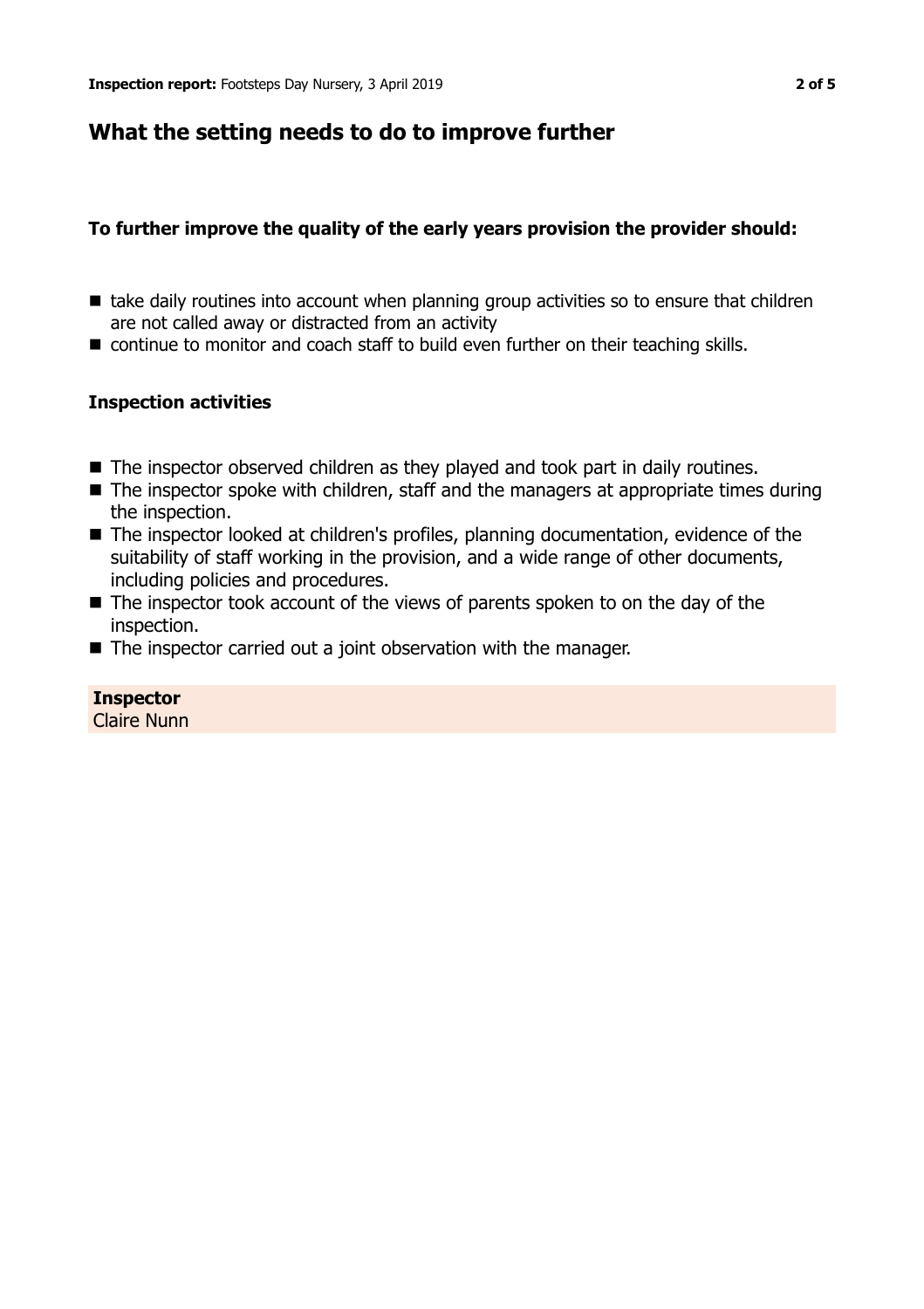## **Inspection findings**

#### **Effectiveness of leadership and management is good**

The management team evaluates the setting well, and has identified areas for further development. For example, it has implemented plans to improve the outdoor environment and, as a result, children who prefer to learn outside benefit from a challenging and exciting environment. The management team provides regular supervision and training opportunities to help staff improve their teaching skills. For example, staff have attended training to support children's behaviour management. The manager and staff assess the nursery environment for any potential hazards, and maintain a safe and clean environment. This helps to ensure children's health and safety. Safeguarding is effective. Staff know how to identify any concerns about a child's welfare and are alert to the signs that a child may be at risk of extreme views and behaviours. Safe recruitment and rigorous checks ensure all staff are suitably qualified for their roles and responsibilities.

#### **Quality of teaching, learning and assessment is good**

All staff demonstrate a good knowledge of how children learn. They use assessment well to establish what children know and need to learn next, which informs their planning. Children are confident and inquisitive, and freely explore the interesting learning environment. Younger children and babies enjoy a variety of sensory, open-ended experiences, which promote their curiosity to explore. Older children confidently join in with impromptu activities. For example, together with staff, children make tickets, sit on cushions, eat popcorn and watch children create their own puppet show. Staff are keen to expand their knowledge to further support children's emotional development. For instance, they have introduced mindfulness approaches to help children to learn and concentrate in a calm purposeful environment.

#### **Personal development, behaviour and welfare are good**

Key persons gather meaningful information from parents before children start, and use this to support children from the first day. Children form strong bonds and attachments with staff, and make friends with their peers easily. This contributes to their selfconfidence. Children are well behaved. Clear guidance from staff supports them to learn to respect, tolerate and consider each other as they play. Staff make effective use of opportunities to celebrate diversity. Staff work together with parents to support children with specific medical needs. This ensures they stay safe and their health is not put at further risk. Children enjoy nutritious meals, which take into account their dietary needs. Staff encourage children to develop their self-help skills. For example, children independently serve themselves.

#### **Outcomes for children are good**

Children are motivated to learn and enjoy making choices. They are confident to explore and discover. Children listen attentively to others, and are eager to make their own contributions to discussions. All children, including those who speak English as an additional language and children who have specific learning needs, are working at expected levels of development for their ages.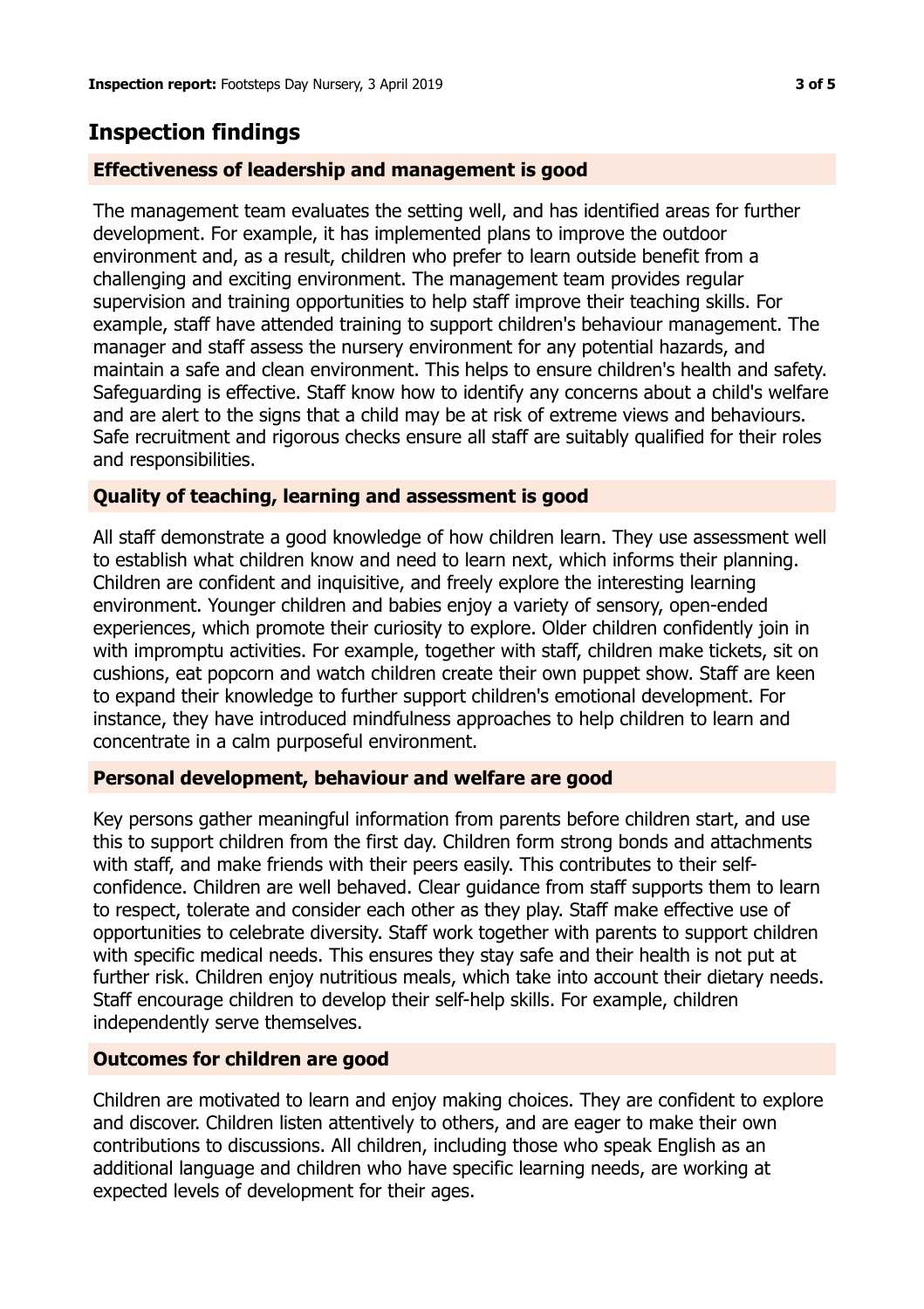## **Setting details**

| Unique reference number                             | EY551980                                                                             |  |
|-----------------------------------------------------|--------------------------------------------------------------------------------------|--|
| <b>Local authority</b>                              | London Borough of Waltham Forest                                                     |  |
| <b>Inspection number</b>                            | 10084294                                                                             |  |
| <b>Type of provision</b>                            | Childcare on non-domestic premises                                                   |  |
| <b>Registers</b>                                    | Early Years Register, Compulsory Childcare<br>Register, Voluntary Childcare Register |  |
| Day care type                                       | Full day care                                                                        |  |
| <b>Age range of children</b>                        | $0 - 4$                                                                              |  |
| <b>Total number of places</b>                       | 58                                                                                   |  |
| Number of children on roll                          | 61                                                                                   |  |
| <b>Name of registered person</b>                    | Footsteps Day Nursery (Walthamstow) Ltd                                              |  |
| <b>Registered person unique</b><br>reference number | RP551979                                                                             |  |
| Date of previous inspection                         | 1 November 2018                                                                      |  |
| <b>Telephone number</b>                             | 07969616640                                                                          |  |

Footsteps Day Nursery registered in 2017. It is operated by Footsteps Day Nursery (Walthamstow) Ltd, which owns a number of nurseries in the borough. The nursery is situated in Walthamstow, in the London Borough of Waltham Forest. The nursery opens Monday to Friday from 7.30am to 6pm, for 51 weeks of the year. The provider employs 14 members of staff, including the manager. Of these, 11 staff hold appropriate early years qualifications.

This inspection was carried out by Ofsted under sections 49 and 50 of the Childcare Act 2006 on the quality and standards of provision that is registered on the Early Years Register. The registered person must ensure that this provision complies with the statutory framework for children's learning, development and care, known as the early years foundation stage.

Any complaints about the inspection or the report should be made following the procedures set out in the guidance Complaints procedure: raising concerns and making complaints about Ofsted, which is available from Ofsted's website: www.ofsted.gov.uk. If you would like Ofsted to send you a copy of the guidance, please telephone 0300 123 4234, or email [enquiries@ofsted.gov.uk.](mailto:enquiries@ofsted.gov.uk)